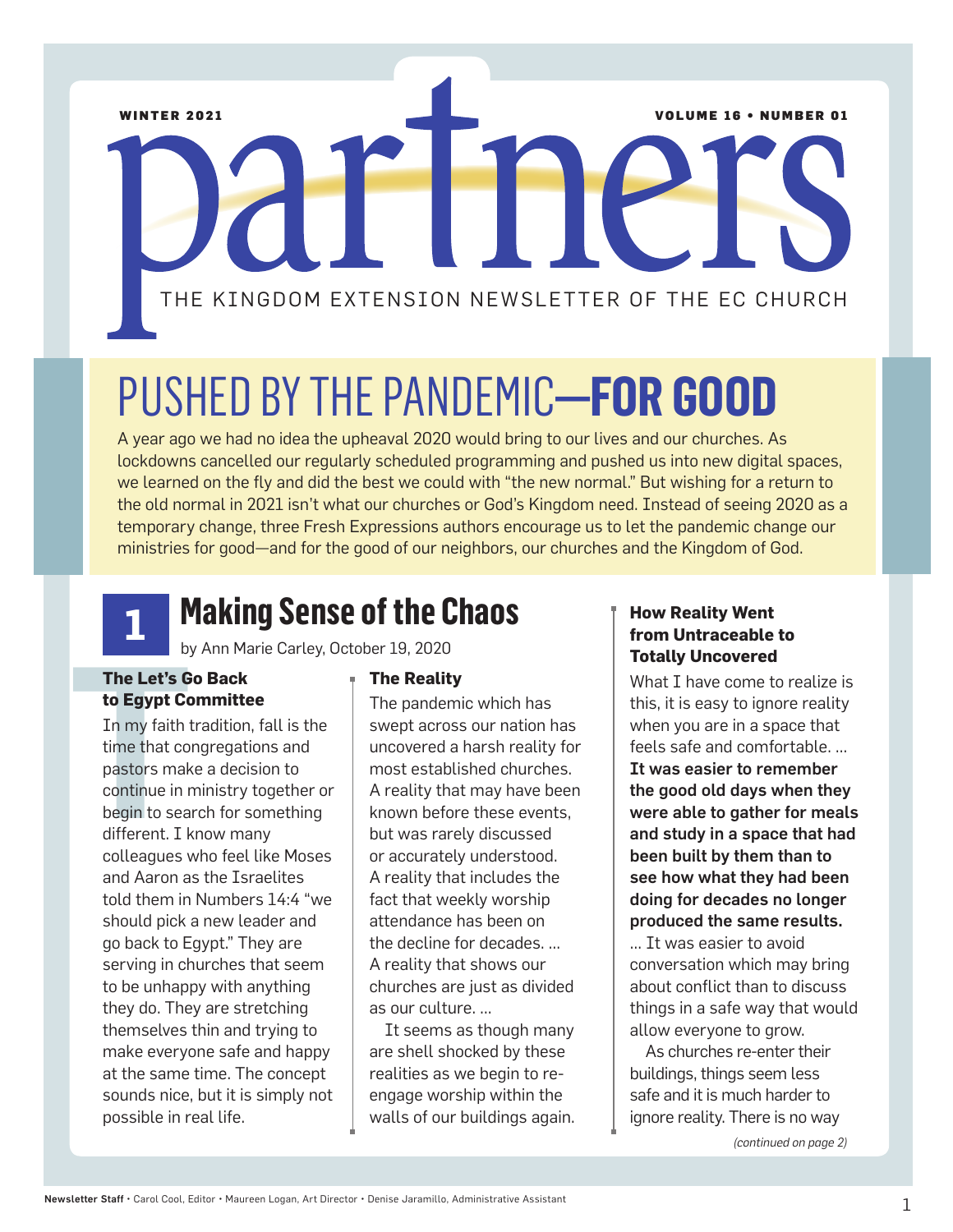to not see the roped off pews or the empty seats. Those coming to worship onsite can look around and see "everyone" is not there. There is no way to safely engage in all of the activities from the good old days, making it painfully obvious that if new ways of connecting with people are not determined, the current generation occupying the space within the church may be the last. A quick scroll through social media uncovers the fact that even decisions churches have made in regards to worship have found us divided.

#### **How to Fill up Your Tank for Future Ministry**

If I had a dollar for every time I have heard, "I can't wait till we get back to normal" I wouldn't need to worry about how to fund ministry in the coming year. The problem with that statement within churches is that the "normal" people most often want to get back to did not even exist in January of 2020. It is a normal they are remembering from the middle of the last century. It seems as though the church has idolized the past for so



Copyright © 2020 Fresh Expressions US Found at https://freshexpressionsus.org/2020/10/16/making-sense-of-the-chaos/ long that they have been unwilling to look at their present reality or even dream of a future that may be different.

This is the same problem Moses and Aaron faced with the Israelites. The Israelites wanted to turn around and go back to Egypt. They were tired. They were remembering the past and they had lost sight of the future God promised them. I'm sure Moses and Aaron were tired as well, but going back to Egypt wasn't a part of their plan because it wasn't a part of God's plan.

As leaders today, going back to the past shouldn't be a part of our plan either.

The road ahead of us is not easy, but we must continue to fill our tank for whatever may be next. *[The Kingdom Extension Community suggests you refuel your tank by participating in Fresh Expressions' Future Church Summit, February 26–27.]*… And if you're facing a Going Back to Egypt Committee, it just might be how God is preparing you for your next because that is how real life works.

There will always be a next and God will always be preparing you for it!

#### **Listening is More Important Now Than Ever 2**

by Shannon Kiser, September 1, 2020

by<br>
Recently, th<br>
Tonight" by<br>
was original<br>
1980, hit the<br>
Why? Beca<br>
went viral.<br>
These Gen<br>
populated the **Recently, the song "In the Air Tonight" by Phil Collins, which was originally released in 1980, hit the charts again.**

Why? Because twin YouTubers went viral.

These Gen-Z teens have populated their YouTube channel with videos in which they record themselves listening to new-tothem songs. The viewers get a front-row seat to their reaction to songs that are often familiar to the viewer, but new to the YouTubers. As they listen for the first time to Phil Collins, it's thrilling to watch these two guys get giddy about the drum fill: "I've never seen nobody drop the beat three minutes in the song! He killed that!"

What is so captivating about watching their videos is that the viewer is watching an in-themoment, honest reaction to what

they are experiencing, how they encounter it, what moves them, what surprises them, and what excites them. You feel what they are feeling.

That's what listening for mission is all about. Putting ourselves into opportunities and conversations in which we can encounter honest perspectives and begin to feel what people are feeling.

*(continued on page 3)*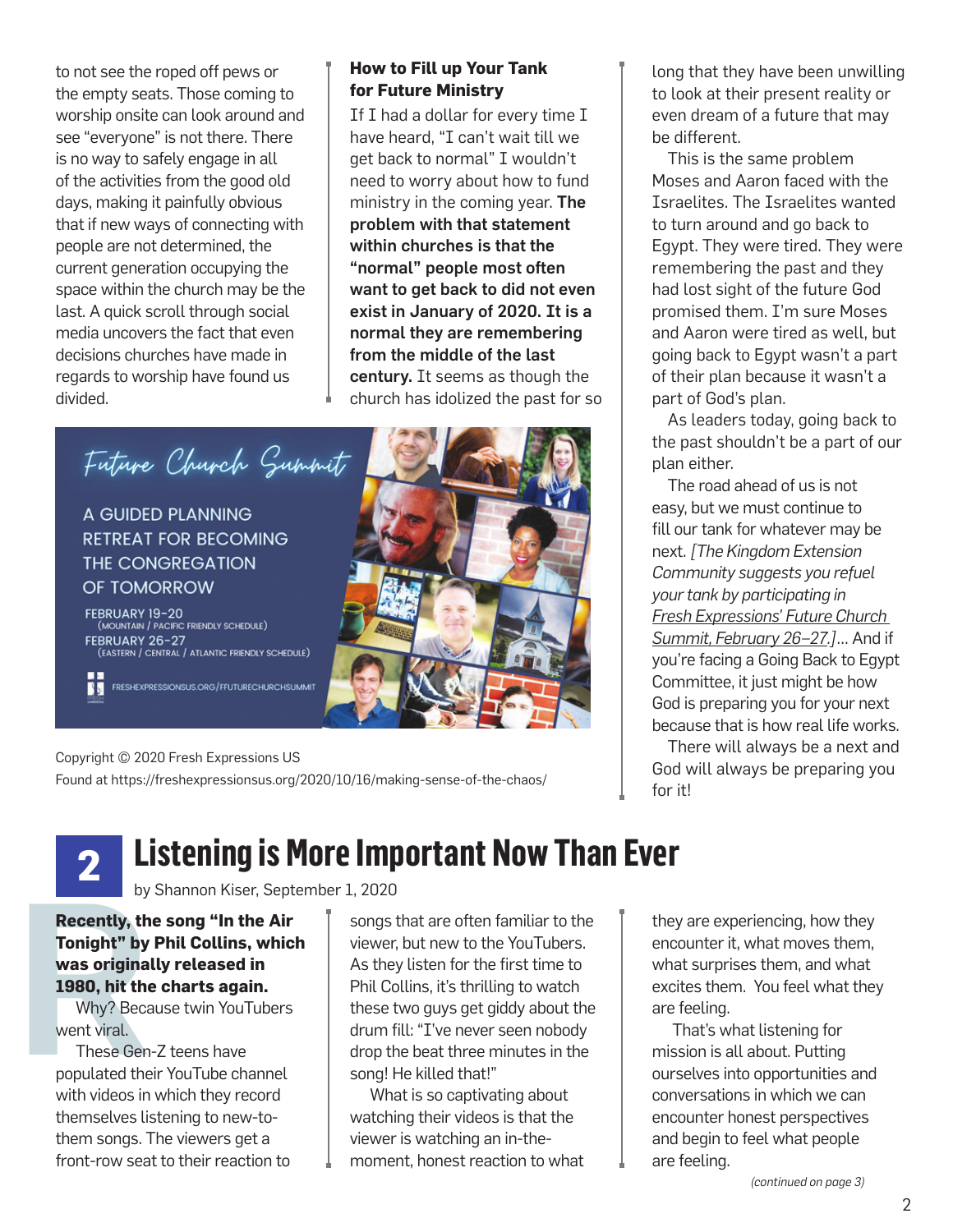#### **Churches have often become disconnected and desensitized to life outside their church bubble.**

Church members whose friends are all other church members have strayed further and further from intersection with people who have different assumptions, perspectives, or experiences than those of their church friends. They see their community through the lens of their own experiences.

How willing are we to do the work to learn from other perspectives and to listen to the perspectives and experiences of those outside our congregations? What would we learn about the lives of people in our community? How might we grow in compassion as a result? Is it possible that we could grow in our ability to feel what others are feeling, to celebrate what they are celebrating, to mourn what they are mourning (Romans 12: 15)? And that a meaningful mission could grow out of that kind of solidarity and mutuality?

**Mission that connects with people beyond your existing congregation starts with getting to know the people beyond your existing congregation.** 

But instead of starting with a posture of listening and openness to encountering the perspectives of people in their community, churches often start from a self-serving place without even realizing it.

Here are some of the most common:

**• "We need to turn around our church decline!"** So instead of stepping into a posture of mission that emerges out of compassion and relationship, churches develop schemes out of desperation. Decline CAN be a catalyst to take some risks and try something new, but it can also be the desperation that leads to mission that treats people as targets and seeks only to grow membership rolls. Deep listening invites us to move from a posture of people-as-membership-targets to people-who-are-cherished-by-God.

**• "Those people need [fill in the blank]."** Starting from an usand-them mentality is a recipe for failure. And often the presumption of Christians is that what "they" need is something that will foster "them" being more like "us." This has led to some of the most destructive examples of missions in church history. Deep listening has the capacity to dismantle



divisions, deepen humility, and expose our shared humanity. This is a much more Christ-like starting point for mission.

**• "We have a great idea for a new mission!"** Yay for creative energy and enthusiasm to try new things! But all too often, church committees churn out program ideas in their meetings, without ever really doing any listening work to discern whether their big idea would even connect with the people they are hoping to serve. And then become disillusioned when they don't get the participation that they had hoped for. It's fine for motivated teams to brainstorm, but don't neglect the listening that needs to happen to hone or reshape a good idea to a better idea.

**• We need to "reach people" in our community.** We often get so focused on our desire to reach people with the Gospel, motivated by the Great Commission, that we don't allow people to reach us. Unless we're willing to be challenged and changed and blessed by what we learn and receive, why should people we are hoping to "reach" be open to what we are motivated to share? Deep listening invites us to set aside our evangelism talking points and our agenda, and discover what it might look like for the good news of the kingdom of God to be experienced here and now and in the midst of the unfolding relationships.

**The pandemic has shifted some of the forms of listening in which we can engage, but it hasn't changed the priority for listening for mission.**

Copyright © 2020 Fresh Expressions US Found at https://freshexpressionsus.org/2020/08/21/why-listening-is-more-important-now-than-ever/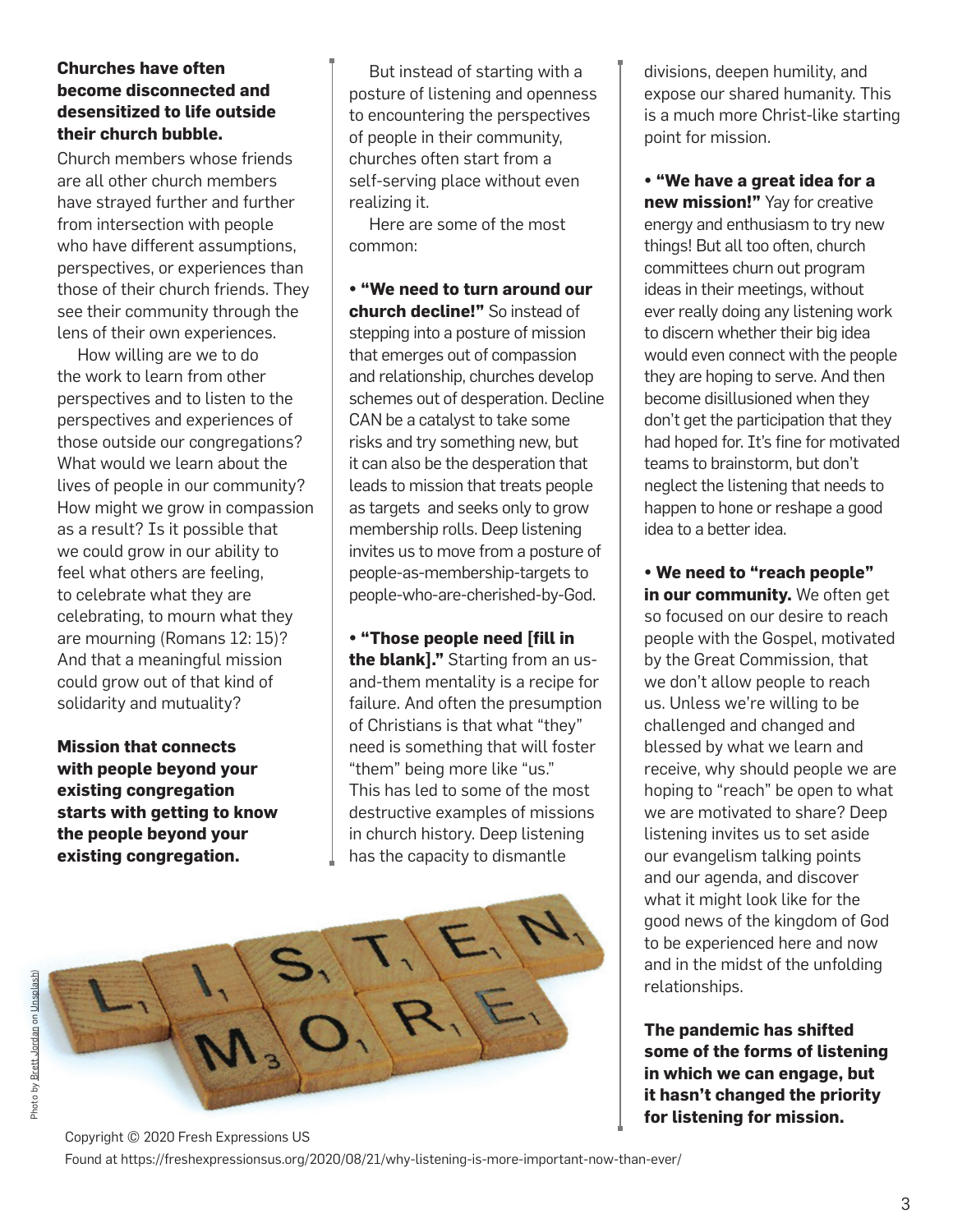## **Listen to, Love and Serve Your Neighborhood**

(excerpt from "Churches Who Survive the Pandemic Will do Three Things" by Chris Morton, August 31, 2020)

#### IN A COMMUTER CULTURE,

**3**

**IN A CON**<br>churches,<br>grocery s<br>in their ne<br>"service p<br>a particul<br>people wa<br>walk to, n churches, like schools and grocery stores, are less rooted in their neighborhoods and more "service provider" for those with a particular taste. While some people want a church they can walk to, many look for a church based on their children's ministry, worship style, or theological leanings. The pandemic has increased consumerist tendency exponentially, yet it may also create the opportunity to undermine it.

> After almost every Sunday of the pandemic, you hear stories of Church live streams with people tuning in, not just from the prepandemic congregation, but from other cities and states. Many churches are happy to have the views, while others are exploring means of distance-membership. Serious ecclesiological work needs to be done here as to "what is the nature of the Church and can it be a translocal body?" However, it is hard to fault the individual Christian seeking connection and hope during the pandemic.

> But there is another, much more local opportunity here that churches risk missing out on. The pandemic limitations forced on commuting, consumerist Americans are fertile soil for a renaissance of neighborhood. Adults working from home find themselves waving at neighbors as they walk their dog for the fourth time that day. Children schooling from home are creating jungle gyms in their front yards. Athletes unable to access their gym are

running and biking through their neighborhood. Every day, these people will pass the empty parking lots of churches.

On top of the devastation of the virus itself, there is also social and economic fallout. Historically, Christians have led the way in healthcare. Throughout centuries of pandemics, Jesus' disciples have rescued abandoned babies, cared for lepers and built hospitals, often at their own risk. The pandemic will cause many to be sick and die. Many have and will continue to lose their jobs. Others will go hungry.

#### **Churches that thrive during and after the pandemic will listen to their neighborhoods.**

They'll discover the needs of those in pain. They'll discover the hopes of those who want to connect, want to help and don't know how. They'll uncover ways to love and serve their neighbors.

#### **Churches that thrive during and after the pandemic will love and serve their literal neighbors.**

This includes those who live next door to a church building and those who live next door to the members of your pre-pandemic congregation. This may mean simply connecting for a socially distant conversation. This may mean opening up a dinner church for those who suddenly can't afford groceries. This may mean Christians risking their own health by providing care for the sick and dying.

Churches who love and serve now will be recognized for being a Jesus-like presence at a time when hope was desperately needed. People, inside and outside your church, will want to know what you are doing and why. Neighbors may even want to buy groceries for dinner church or help visit the sick.

#### **However, it's doubtful that churches who turn inward during the pandemic will be able to turn outward afterward**.

When vaccines are readily available and a new normal develops, some churches will be remembered for loving their neighbors. Other churches won't be remembered at all.

#### **Five Ways to Listen to, Love and Serve Your Neighborhood**

1 Meet your neighbors.<br>1 Knock on doors. Leave notes. Chat from a safe social distance.

**4 Ask questions.** Find out what people need and don't need during the pandemic.

3 Serve those who serve. Identify essential workers who need childcare. Throw drive-by parties celebrating doctors and nurses.

**4** Use your parking lot. Throw a socially-distant party. Become a drive-in theater. Offer outdoor karaoke. Just don't be invisible.

**5** Start a dinner church. Feed the hungry people in your neighborhood or find a neighborhood with hungry people.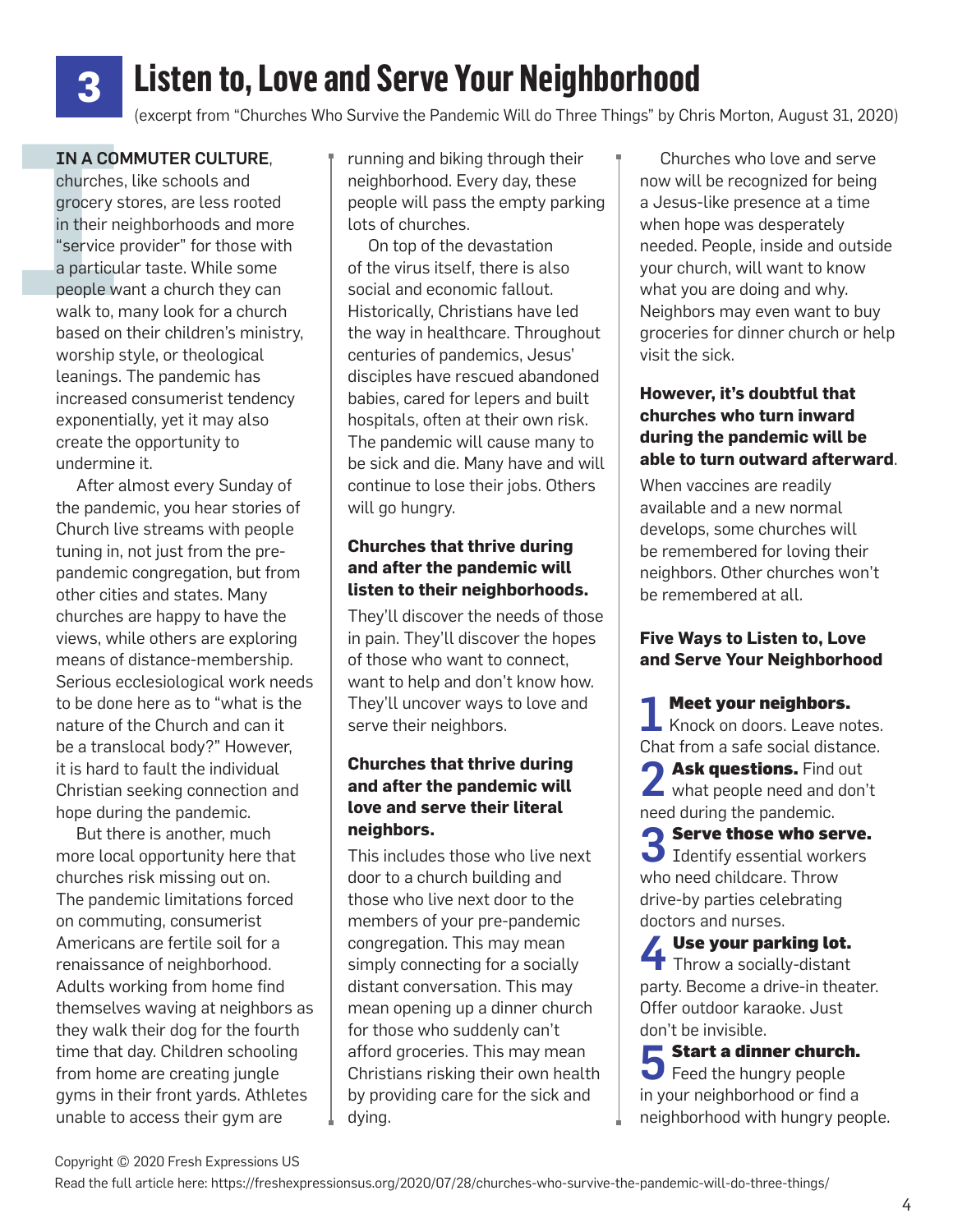## **Expand Digital Presence into Digital Ministry & Discipleship**

(excerpt from "Churches Who Survive the Pandemic Will do Three Things" by Chris Morton, August 31, 2020)

#### IN THE FIRST FEW WEEKS of

**4**

IN THE FIRST FEW WEEKS of<br>
the pandemic, many churches<br>
scrambled to create online versions<br>
of their Sunday gatherings. Even<br>
leaders who had forsworn social<br>
media were suddenly preaching<br>
to Facebook live and counseling the pandemic, many churches scrambled to create online versions of their Sunday gatherings. Even leaders who had forsworn social media were suddenly preaching to Facebook live and counseling on Zoom. In those early days of lockdown, these opportunities to see a familiar face filled Christians' hungry hearts suddenly overwhelmed by isolation and the unknown. As time has gone on, these digital connections have grown tenuous.

Online interactions drive so much of life, but churches have not always been quick to establish a presence there. Moreover, churches seldom have a clearly thought out understanding of what it means to minister to people within the digital space. What ends up happening is that the church (or more likely, the pastor) finds a way to broadcast the tasks they feel most comfortable or competent on to social media. Churches that focus on community or relationships reworked their gatherings for Zoom, while churches known for highly-produced gatherings have highly produced online streaming services.

Seriously reckoning with the local churches presence in the digital world will require three areas of focus.



A church's digital presence is the 21st century equivalent of having a legible sign and your name in the phone book. Churches who

- Simple website with the basic information (who, what, where, why and when) and basic SEO so that it can be found when searched for on Google.
- Pages on Yelp & Google Map
- Facebook Page and other social media accounts

Of course, there is much more that the church needs to do in order to take advantage of online tools. However attractive and accurate webpage and accounts are, the first step is to show up where people are looking.

#### **Second, churches need to incorporate digital strategy into all levels of ministry.**

Sermon series should be planned with awareness of how they will be seen (in person or streaming) and listened to (in person or podcast). Fellowship events can be promoted via online event platforms. Recognizing key volunteers, and thus encouraging others to do likewise, can be done on social media. In the past, churches published sermon notes and bulletins to extend the Sunday experience. Today, this should include podcasts, YouTube videos, and Instagram Stories that continue the teaching and encouragement throughout the week.

Just posting an engaging Instagram Story is a tactic, it's not a strategy. Digital ministry means understanding how people engage digitally, thoughtfully incorporating digital into a church's strategies for attracting and discipling Christians looking for a church and a church's strategy for evangelizing those who are not

Christians. Christians looking for a church will search on Google, read Yelp reviews and peruse social media accounts. Those whom your church hopes to evangelize will engage first with social media accounts of their believing friends. Later, they'll look at pages and websites related to events and eventually, the church or fresh expression of church they encounter.

#### **Third, churches must understand that, as they make disciples, they are teaching people how to live out Jesus' teachings in the real places where their lives take place.**

This means asking the question, what does it mean to be a disciple of Jesus on Twitter? And, yes, what would Jesus do with TikTok? Much has been said about Christian's gullibility and eagerness to accept conspiracy theories. Christians seem just as likely to make inflammatory social media posts or argue in hurtful ways online. For years, Christians have struggled with how to navigate the constant presence of online porn. These questions will only get more complicated with the growth of augmented reality *(continued on page 6)*